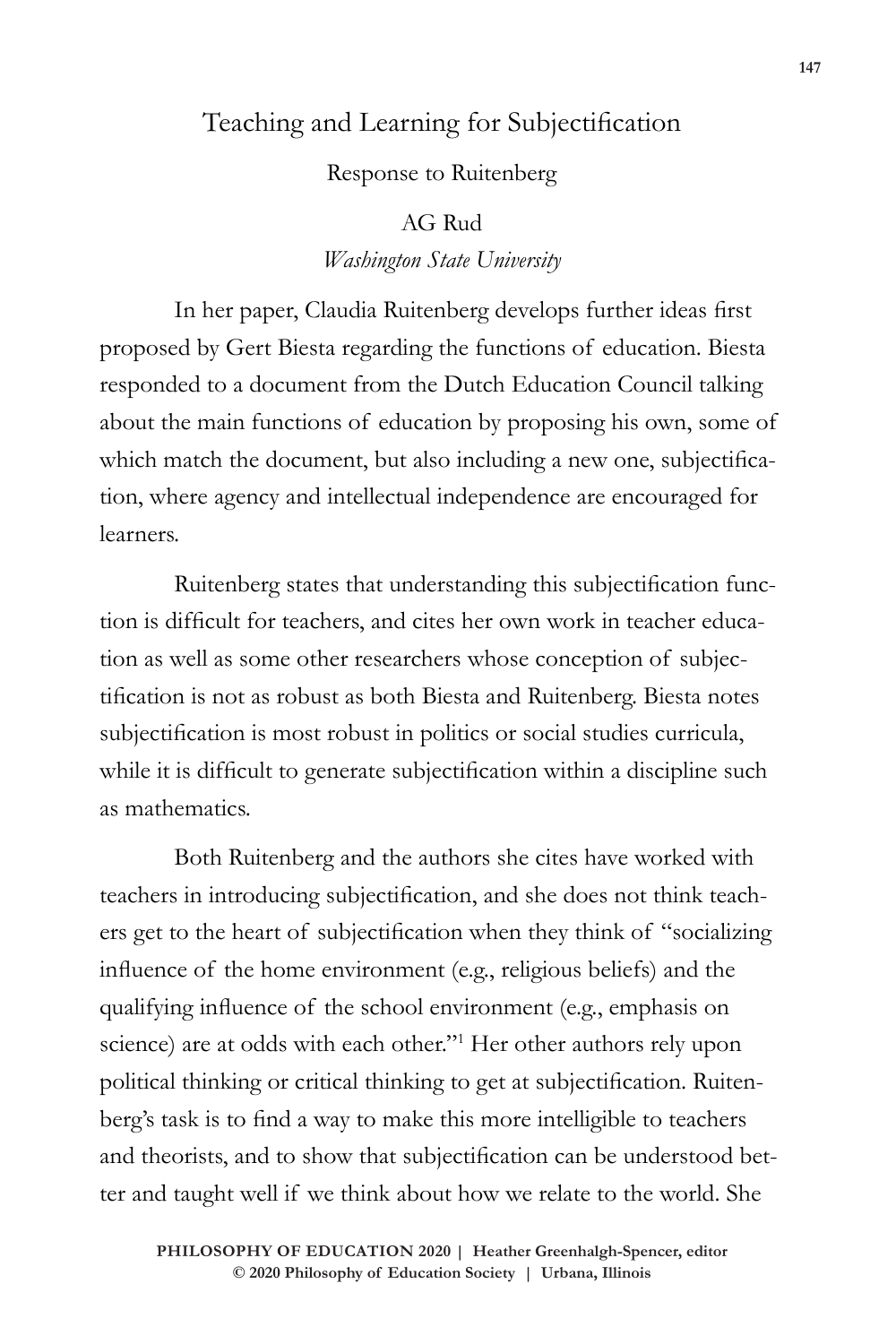introduces six modes of relating to the world that show how Biesta's three functions of qualification, socialization, and subjectification are enacted in these modes.

In these six modes of relating to the world, Ruitenberg offers ways to better understand the traditional curriculum common in public schools. A traditional curriculum is heavy on qualification and socialization, even in subjectification-friendly areas such as politics. Many see these two functions as being all that is necessary to a complete education. Ruitenberg has a pedagogic and a philosophical intent here. Pedagogically, it is to "recognize when their educational practice expands or constrains" the subjectification function of education, and philosophically it is to see what will allow educators to use this viewpoint well to propose an education worth having.<sup>2</sup>

That subjectification is difficult for many of us to imagine in schools may be partly due to how normal government run schools are almost wholly edifices of qualification and socialization. It is asking a great deal to see in these routine and accepted institutions that "(t)he idea that students can come into the world as unique subjects does not mean that they are somehow no longer affected by the influences of socialization and qualification, but rather that they transcend or resist these influences to emerge as agentic and unique subjects."<sup>3</sup>

How best do we get the subjectification function to be as robust as possible? Qualification is built into a discipline or field of study, where concepts, information, and facts associated with it become the qualification. Similarly, the socialization function comes about through learning the components of qualification, interacting with others about these components, and achieving certain milestones of qualification while working with others. Subjectification goes beyond these two rather ordinary functions of education by uniting them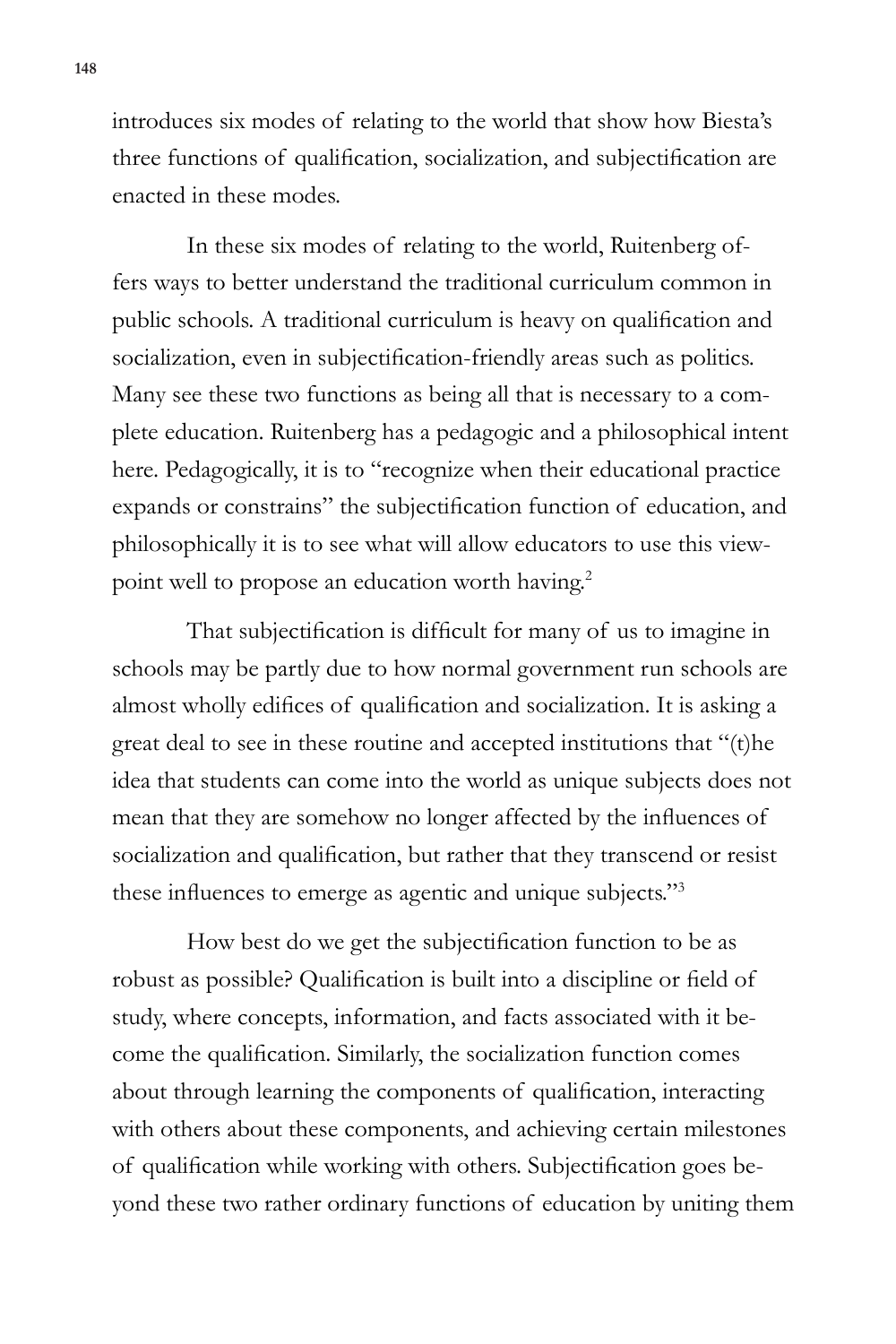to lead us to an education that is individual, agentic, and beyond the structures of facts, information, and concepts of the disciplines.

I see this occurring inside and outside a classroom of course, but let us discuss how this might happen in a classroom, and perhaps too, how it is difficult to achieve. First, it should be a safe and hospitable place. By safe, I mean clear of danger or harm of course, but also a place where one can venture new formulations of self. That is where hospitality in education, in welcoming not only the stranger but also the strange or different is possible.

While it is not within the scope of the paper, one could look at alternative schools for where the agentic function is more robust, and then even perhaps import that back into traditional schools. That is what I try to do in a modest way in my undergraduate learning and development class, where students largely from traditional schools with divided subject matter are exposed to what I call alternative schools, such as democratic, free, Montessori, Waldorf, and other schools, and they must do a major group project. Some are amused, puzzled, and exasperated by the lack of what they would recognize as a curriculum, such as at Summerhill or other experiments in free education. This begs a separate question: is it best to have qualification and socialization as part of what is expressly done in schools, and then attend to subjectification? Alternatively, does one look dimly on Summerhill and other experiments in free education, where qualification and socialization are not expressly attended in what seems to many an unstructured learning environment?

The main achievement of subjectification that Ruitenberg alludes to is that by foregrounding and emphasizing its place as both she and Biesta do, one achieves a different curriculum altogether. Cross-curricular understanding by way of Ruitenberg's six relations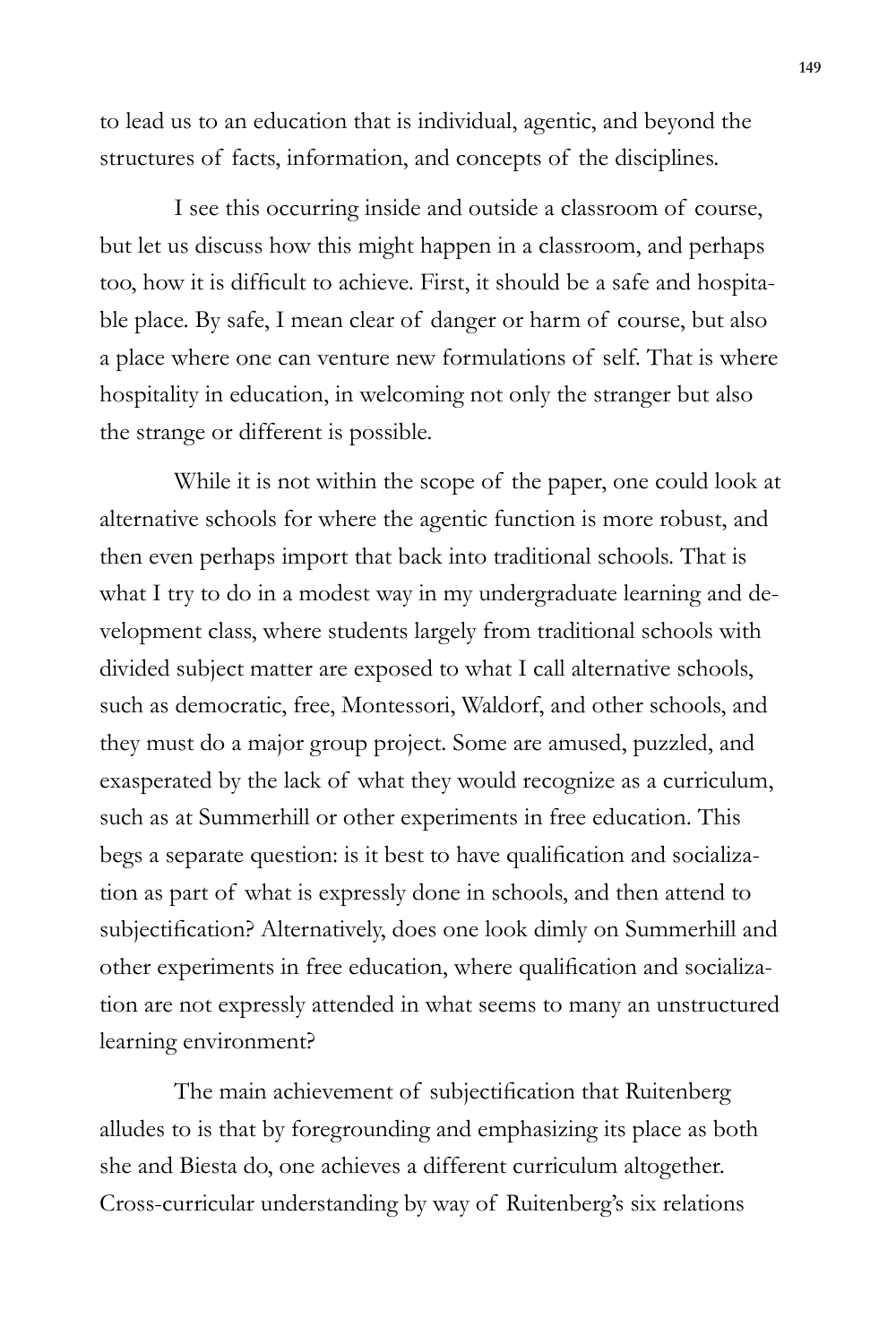is enriching and points to ways to consider curricula not divided into subject matter. The whole discussion of different subjects and how they support or do not support subjectification collapses if one follows through on the centrality of subjectification and points to other ways that curriculum can be challenged and brought under a unitary focus infused and informed by subjectification, which itself is informed by cross-curricular understanding of how we relate to the world.

I have some observations about the six relations Ruitenberg offers as an improvement upon Biesta. In practice, it would take an imaginative and daring teacher to keep a fluid understanding of these six relations, lest teachers just codify and implement them rather than these relations being more like observations that allow us to expand our notions of the functions and purposes of education. As such, they are meant to be discussed, and perhaps amplified or discarded.

I will make three comments on Ruitenberg's relations. First, the connection to subjectification with the technical relation seems like a stretch. What does one acquire as a maker that is subjectification? One understands material and makes one's way in the world by making? Yet, if you are a making subject, you have not transcended your material. Perhaps you would do so if you enter the aesthetic realm. Aesthetic relations subsume the making subject and transform the material in a way that agency is more thorough and obvious, and indeed Ruitenberg notes two ways to achieve aesthetic subjectification: an "emancipation from the learned conventions of what is beautiful and an agency in making aesthetic judgements. For some, aesthetic *subjectification* will happen and manifest itself in their own practice as artists."<sup>4</sup>

Second, the most novel relation that Ruitenberg presents is the physical. How we understand ourselves as physical beings beyond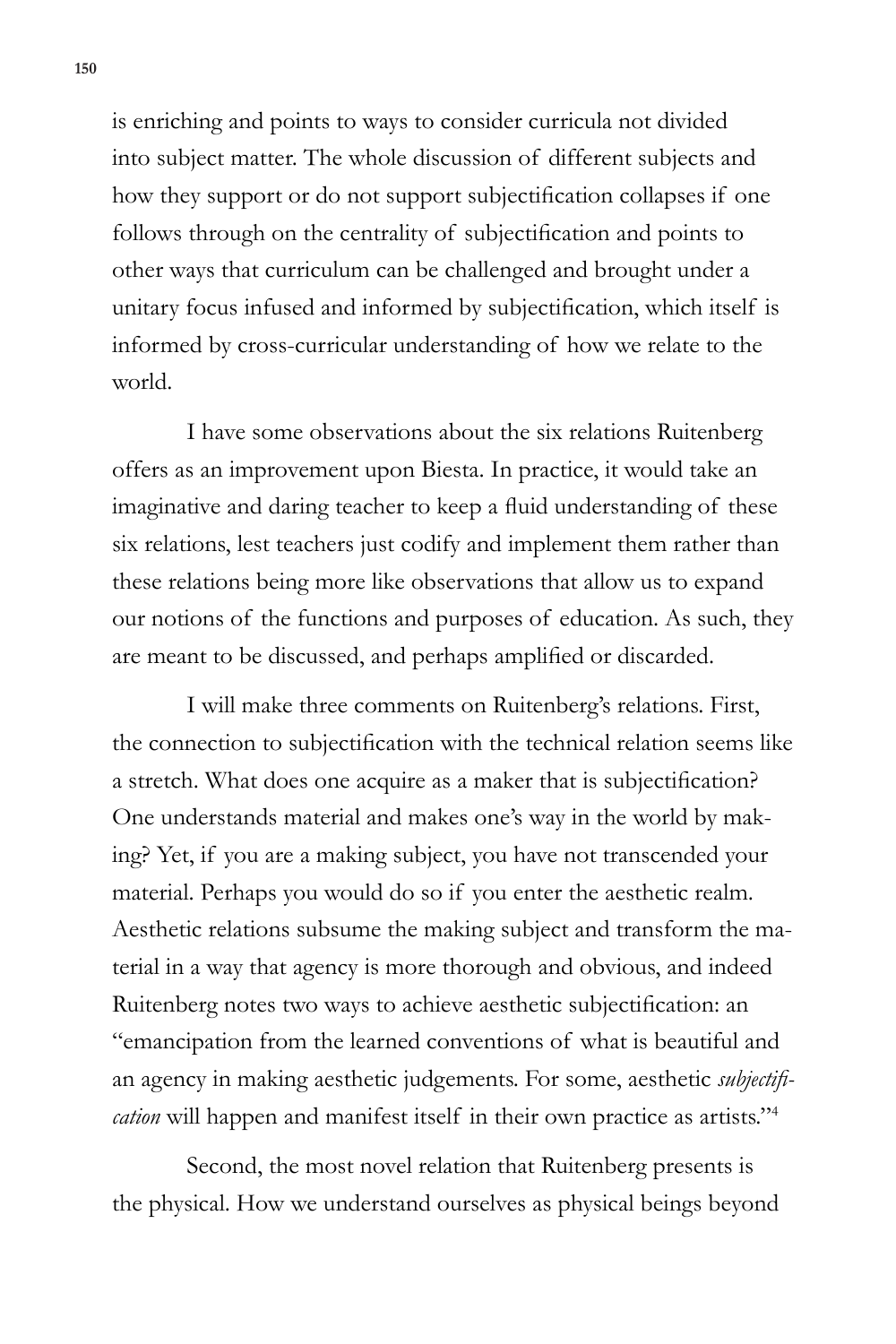## **AG Rud 151**

qualification and socialization is fascinating. Physical subjectification is being aware of one's body and its limits to allow one to transcend it: "For example, a young woman who has been socialized into sitting with her legs crossed, speaking quietly, and generally taking up little physical space may decide that is not how she wants to be in the world. A deaf student who has learned to hide his deafness by perfecting his lip-reading may choose to sign freely."<sup>5</sup> I would want to explore this more and to see it in practice.

Third, Ruitenberg at the end states that not all of these relations may be necessary to achieve subjectification. She mentions that these six are not exhaustive while bringing up an alternative, a religious or spiritual relation, in a footnote. Religious or spiritual relations seem at face value to be prime for subjectification, but we need to be wary of the tradition we are talking about, where some would take subjectification as an end and others would obviate it by relying on authoritarian deities or texts.

Ruitenberg concludes her paper by commenting on whether education should offer the subjectifying function for all students in all ways, and thinks this may be asking too much. If a student gained a sense of oneself as an artist by playing a musical instrument, he or she need not have all or even most of the others. Of course, this begs the question whether there are more effective subjectification experiences. We would need some more information on how the modes differ in practice. For instance, is it best to encourage epistemic subjectification, which leads to a more robust sense of self with ethical and political ways of relation to the world, than to just allow others to be either aesthetes or makers? Alternatively, should we advocate political subjectification over others, so that they are subsumed under it, and there is an overt call for political awareness as an agent?